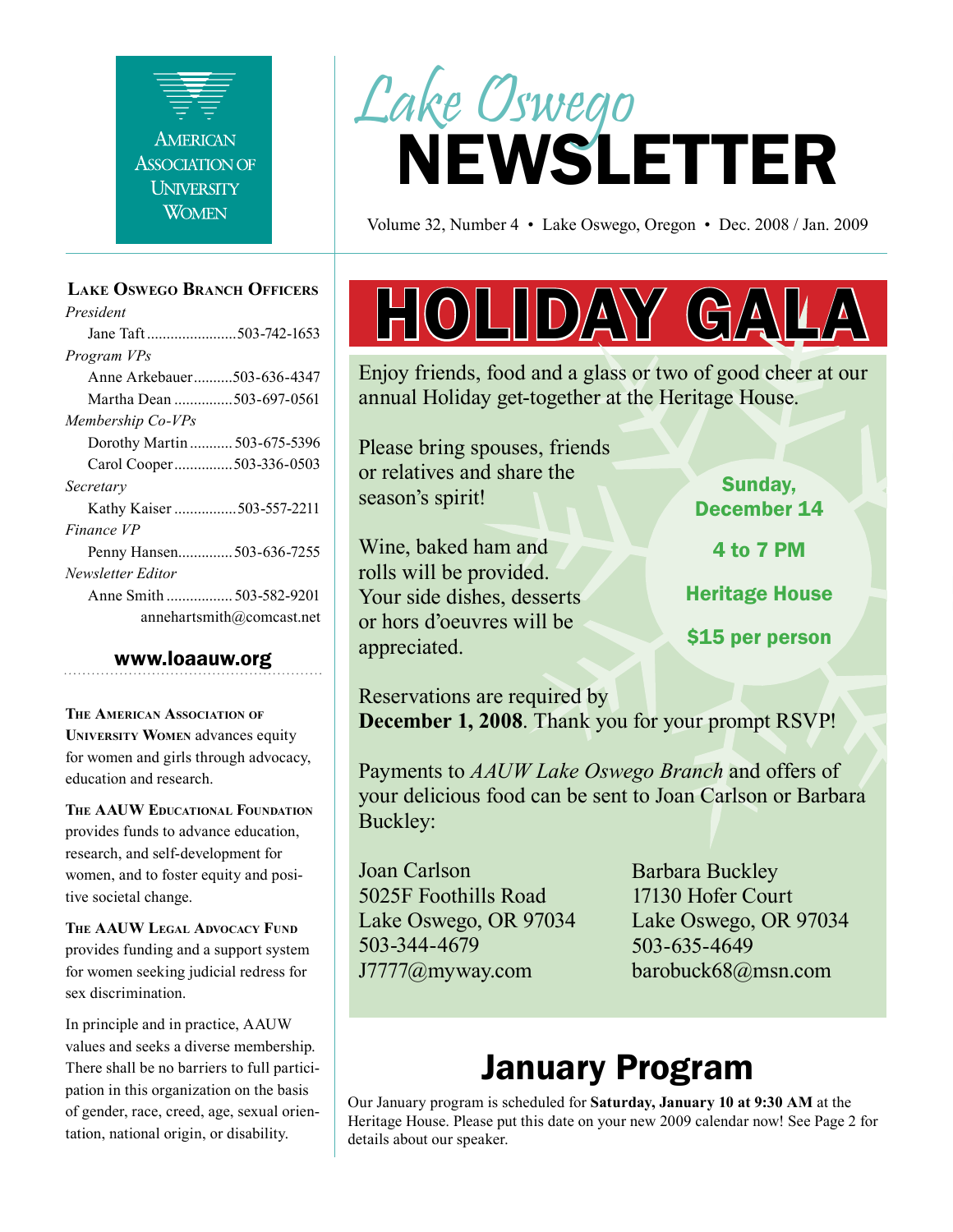# Jottings from Jane



Example 2 and T im going on vacation, I'm writing this<br>column the day after the election. Like all of you whichever way you may have voted, I awoke the<br>morning to a changed political landscape and have spec column the day after the election. Like all of you, whichever way you may have voted, I awoke this morning to a changed political landscape and have spent much of the day considering its implications. Soon, however, the questions will subside into the background, as we begin to take the new administration for granted.

By the time you read this, it will be close to the Thanksgiving holiday, with preparations for Christmas, Chanukah**,** and the New Year demanding our attention. I am going to take this opportunity to wish you all the happiest of holidays. I hope to extend these wishes personally at the Holiday Gala or another branch event. And then I am going to finish my packing and look ahead to what our branch can do in 2009.

"I am going to take this opportunity to wish you all the happiest of holidays. I hope to extend these wishes personally at the Holiday Gala or another branch event."

## January Program

#### Col. Mary J. Mayer, U.S. Air Force (Ret.)

In October, Col. Mayer was honored by Marylhurst<br>University with the 2007 Nancy Wilgenbusch Dis-<br>tinguished Professional Award. Mayer, co-presiden<br>of the AAUW Gresham (OR) Branch, was selected for n October, Col. Mayer was honored by Marylhurst University with the 2007 Nancy Wilgenbusch Distinguished Professional Award. Mayer, co-president significant accomplishments over her 35 year career. The annual award honors Marylhurst graduates who have excelled in their chosen fields.

Mayer had a long and distinguished career in the Air Force, holding positions in the Office of the Secretary of Defense, the Defense Logistics Agency, the Defense Security Assistance Agency, the Defense Contract Management Agency, and the headquarters of the Air Force. She was also decorated with the Defense Superior Service Medal, the Legion of Merit, and the Bronze Star.

After her discharge from the military, Mayer worked as the deputy vice president of KBR Government and Infrastructure's Global Procurement and Supply Management Organization. She continues to volunteer with veterans' associations and as a mentor.

Join us on **Saturday, January 10 at 9:30 AM** at the Heritage House to hear from one of our "own" accomplished AAUW members.

### NO BOARD MEETING IN DECEMBER

#### JANUARY 2009 BOARD MEETING

TUESDAY, JANUARY 27

7:00 P.M. AT MARYLHURST LIBRARY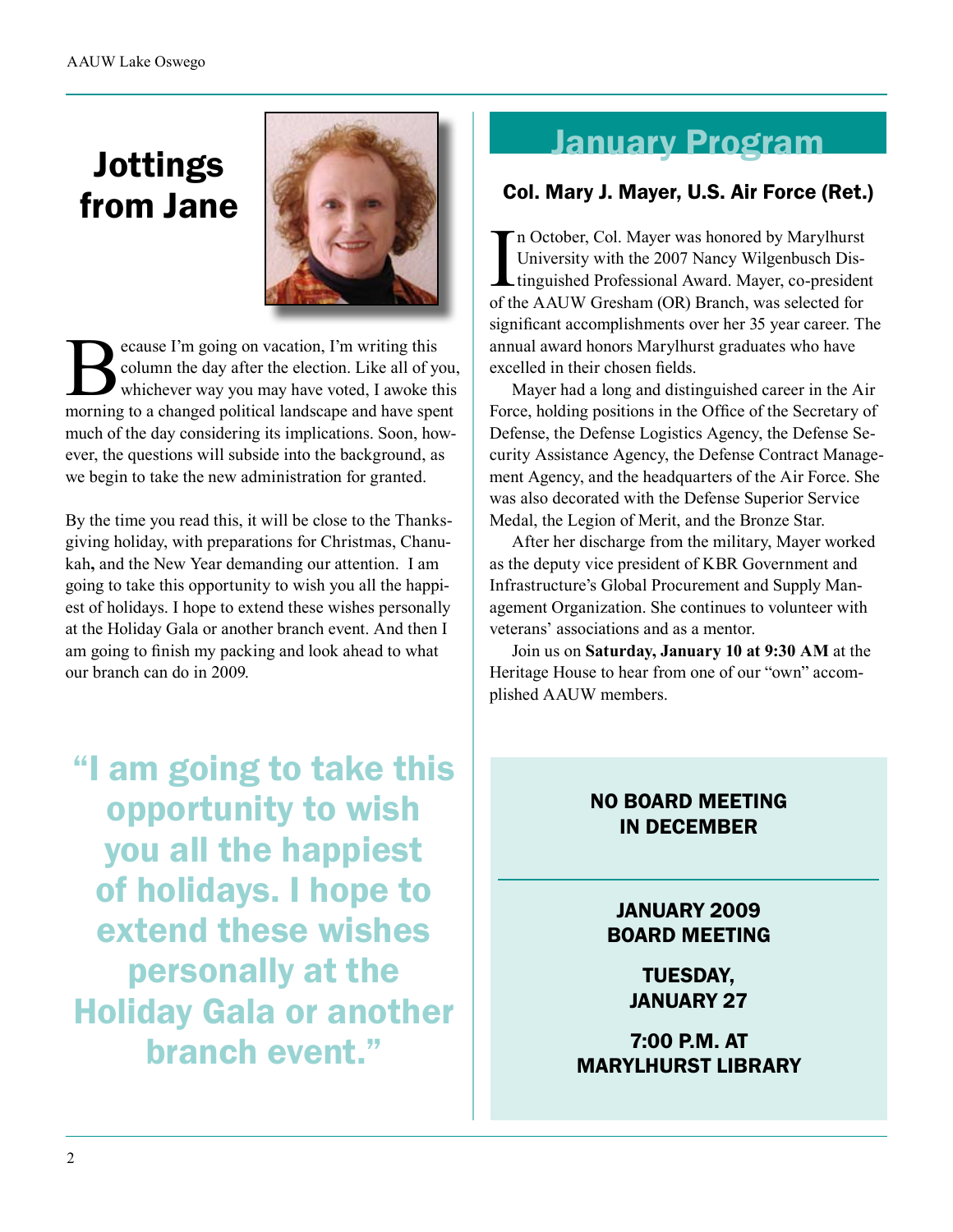# Local Scholarship Fundraiser 2008-2009 Tea and Talent Day– April 11, 2009

The Sur AAUW branch has made a commitment to<br>continue to sponsor a \$1,000 scholarship for<br>a student at Marylhurst University in Lake<br>Oswego. This year we have planned to have our annual continue to sponsor a \$1,000 scholarship for a student at Marylhurst University in Lake Oswego. This year we have planned to have our annual Tea coupled with a Talent/Treasure Day at Lake Oswego Heritage House on April 11, 2009 from 12:00 – 2:00 pm in order to support our commitment. We encourage you to save the date, and definitely bring a friend to enjoy our wonderful Tea and an opportunity to purchase items created or gathered by our own members.

*We are asking both individuals and Interest Groups to donate an item.* All items should be completed (except food items) by April 3, 2009. Please use the form below to complete a description for each donated item with its value and return by **January 31, 2009 or earlier** to the following address:

> Kathy Kaiser 3528 Chelan Drive West Linn, OR 97068 503-557-2211 kathy.j.kaiser@comcast.net

| Which one of the following categories does your item fit?               |                       |  |
|-------------------------------------------------------------------------|-----------------------|--|
| $\equiv$ Piece of art for display only                                  | Piece of art for sale |  |
| _ Food Item with recipe                                                 | _ Hosting Parties     |  |
| Themed Basket                                                           | Collectibles          |  |
| Consumables                                                             | Week-end Retreats     |  |
| Describe item to be donated (include overall size for display purpose): |                       |  |
|                                                                         |                       |  |
|                                                                         |                       |  |
|                                                                         |                       |  |
| Place a value on the item \$                                            |                       |  |

**RETURN Forms by JANUARY 31, 2009 to** Kathy Kaiser, 3528 Chelan Drive, West Linn, OR 97068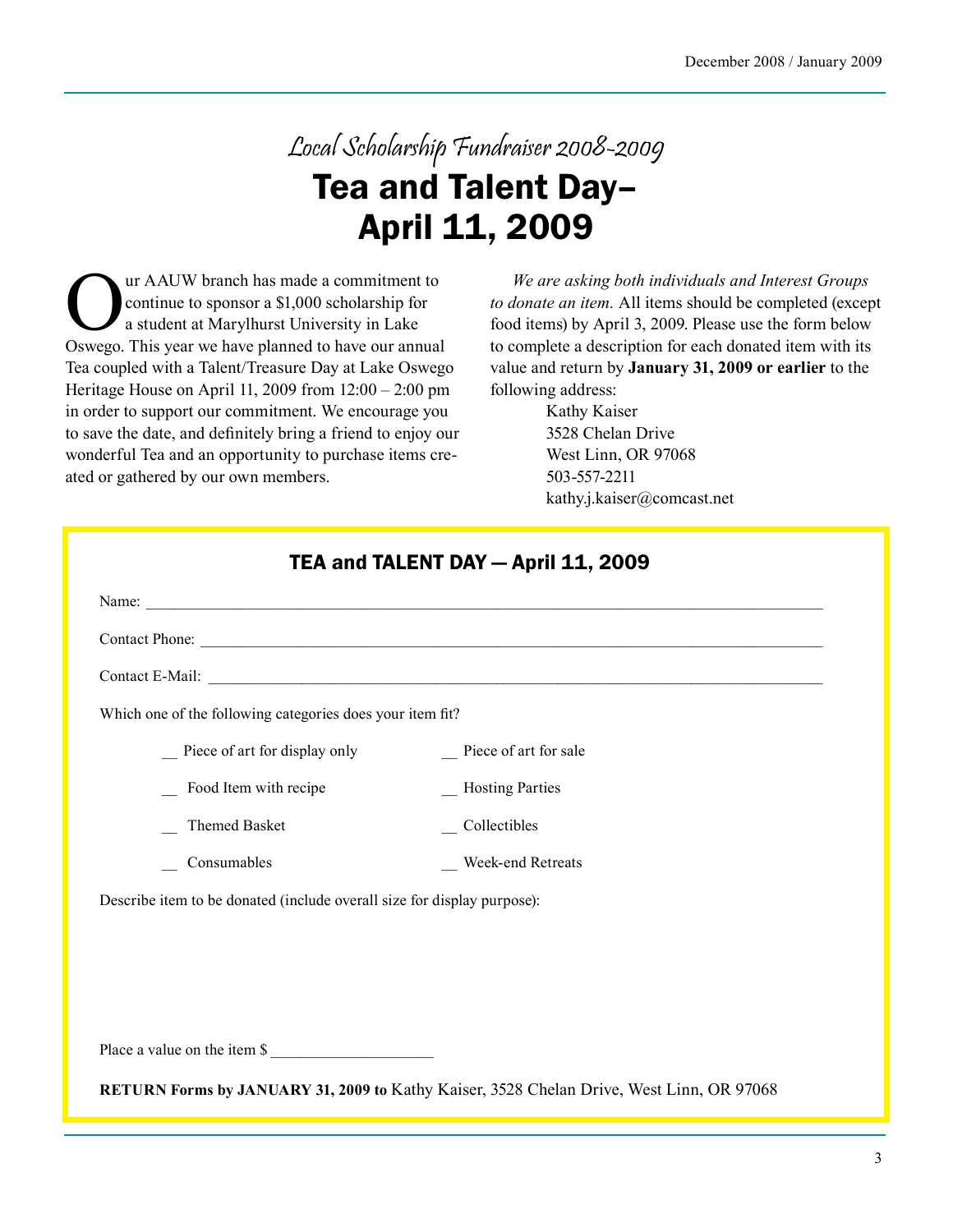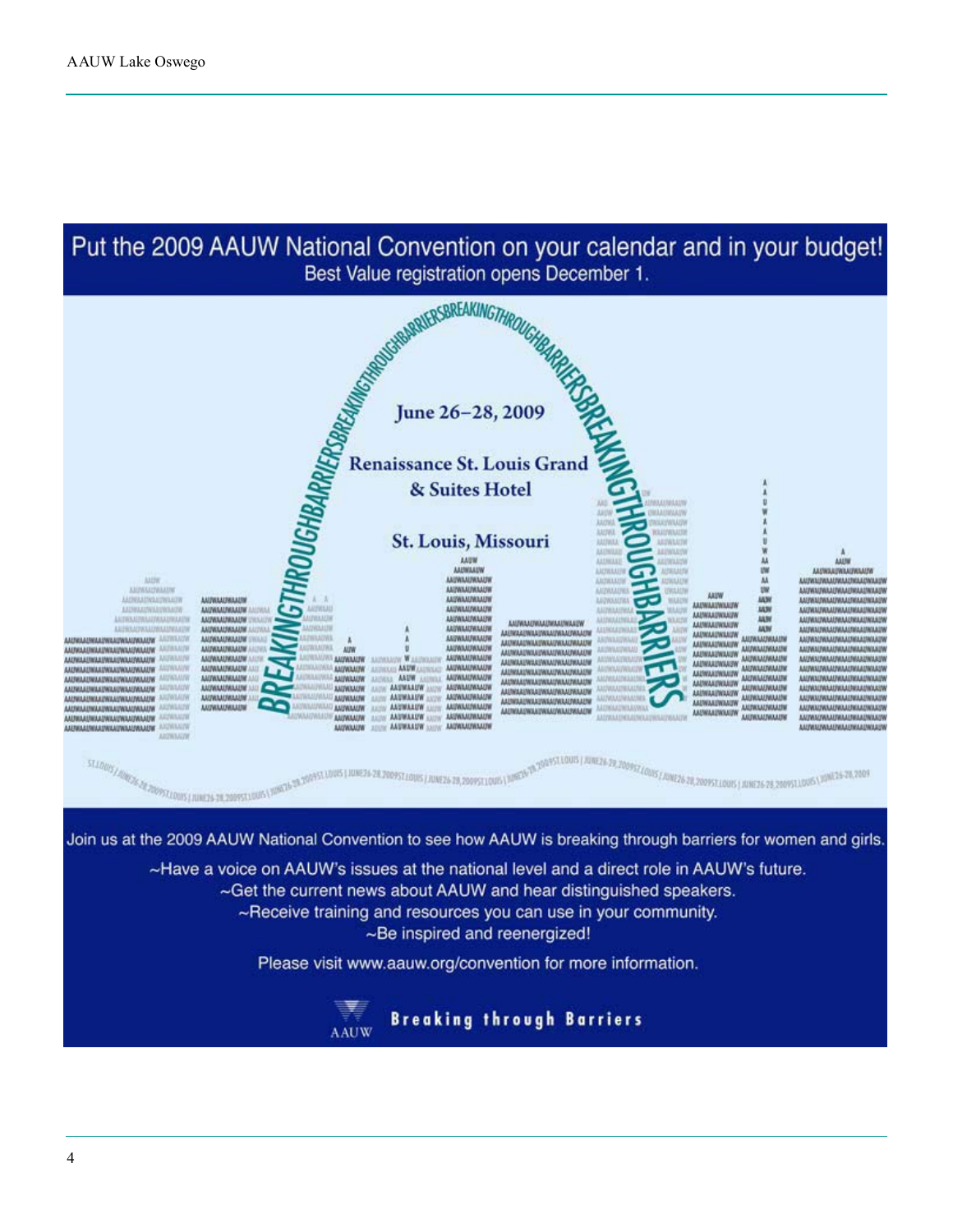# Interest Groups

#### *Interpretive Books*

*3rd Thursday at 9:30 a.m.* **December 18, 9:30 a.m.**

Hostess: Victoria vonTagen Leader: Carol Zinsli Book: *The Tao of Pooh* by Benjamin Hoff

#### **January 15, 9:30 a.m.**

Hostess: Bettirae Willis Leader: Donna Saffir Book: *Roman Fever* by Edith Wharton (Great Books)

#### *Tuesday Morning Books*

*4th Tuesday* **December – NO MEETING January 27, 11:00 a.m.**

Meet at Szechuan Kitchen Leader: Linda Smith Book: *Buffalo Soldiers* by Chris Bohjalian

#### *Thursday Evening Books*

*4th Thursday at 7:30 p.m.*

**December 4, 7:30 p.m.** 

*(note this is the first Thursday)* Hostess: Robi Ingram-Rich Intro: Suzanne Kaveckis Book: *The Yiddish Policeman's Union* by Michael Chabon

#### **January 22, 7:30 p.m.**

Hostess: Joan Carlson Intro: Susan Hornung Book: *Stubborn Twig* by Lauren Kessler

#### *Friday Books*

#### *4th Friday at 10:00 a.m.* **December – NO MEETING**

#### **January 23, 10:00 a.m.**

Hostess: Betty Hittle Presenter: Betty Barber & Betty Hittle Book: *The Brethren: Inside the Supreme Court* by Bob Woodward and Bob Armstrong; *The* 

*Nine: Inside the Secret World of the Supeme Court* by Jeffrey Toobin

New members are most welcome to join this book group — Call Martha Dean at 503-697-0561 if you would like more information.

#### *Fourth Wednesday Bridge*

*4th Wednesday at 1:00 p.m.* Call Betty Hittle at 503-636-7034 for more information about this bridge group. *Please note there is no meeting in December.*

#### *Laffalot Bridge*

*2nd and 4th Mondays, 1–4 p.m.* We play contract bridge twice a month.This is an easy, interesting group of ladies. Do join us if interested. To be on our sub list, call Jo Ann Frost at 503-624-0871 or email her at ldfrost@spiritone. com. We use our subs regularly.

#### *Movie Group*

*JoAnn & Larry Frost, Planners.* We plan to meet the 2nd Tuesday of each month for a 7:00 or 5:30 p.m. movie of interest. To be on the e-mail notification list, just call us at 503-624-0871 or  $ldf(\alpha)$ spiritone.com. Ladies and couples are welcome. We have a van to furnish a ride from our house. If a coffeeshop is open afterward, we like to discuss the movie over a beverage.

### *Portland Center Stage*

**December 18 at noon**

**A Christmas Carol** — The popular holiday favorite with a few more bells and whistles, just to keep the audience guessing.

#### **January 29 at noon**

**Apollo – World Premier**. This is an epic, multimedia examination of post-WWI America as it

explores the birth of the US space program, its employment of former Nazi rocket scientists, and their surprising intersection with the civil rights movement in the early 1960s.

*Please contact Betty Barber for more information: barberbc@yahoo. com or 503-675-0594.* 

#### *Exploring the Northwest*

For more information on this group, contact Susan Kingzett, 503-656-5970 or sezett@msn.com, or Shirley Ward, 503-636-4437 or wardsp@comcast.net.

#### *Eat Ethnic*

*3rd Tuesday at 6:30 p.m.*

**December – NO MEETING**

**Tuesday, January 20 at 6:30 p.m.** We'll enjoy pasta at Centanni in West Linn. Everyone is welcome. To join our e-mail list or for more information, call or e-mail Susan Hornung: susanhornung@hotmail.com or 503-635-4893.

### *Great Eats!*

#### **No meeting in December January 31 at 6:30 PM**

The Great Eats Interest Group will gather at Kathy Kaiser's home on Saturday, January 31, 2009 for a South Carolina Low Country Dinner. If you are interested in joining the group for the January dinner, call Kathy Kaiser, 503-557-2211.

This group meets several times during the year for a themed dinner in which the participants cook the various items that comprise the dinner. If you have questions or would like to be put on the email list for Great Eats! in the future, call Barbara Buckley at 503-635-4649 or email her at barobuck68@msn.com.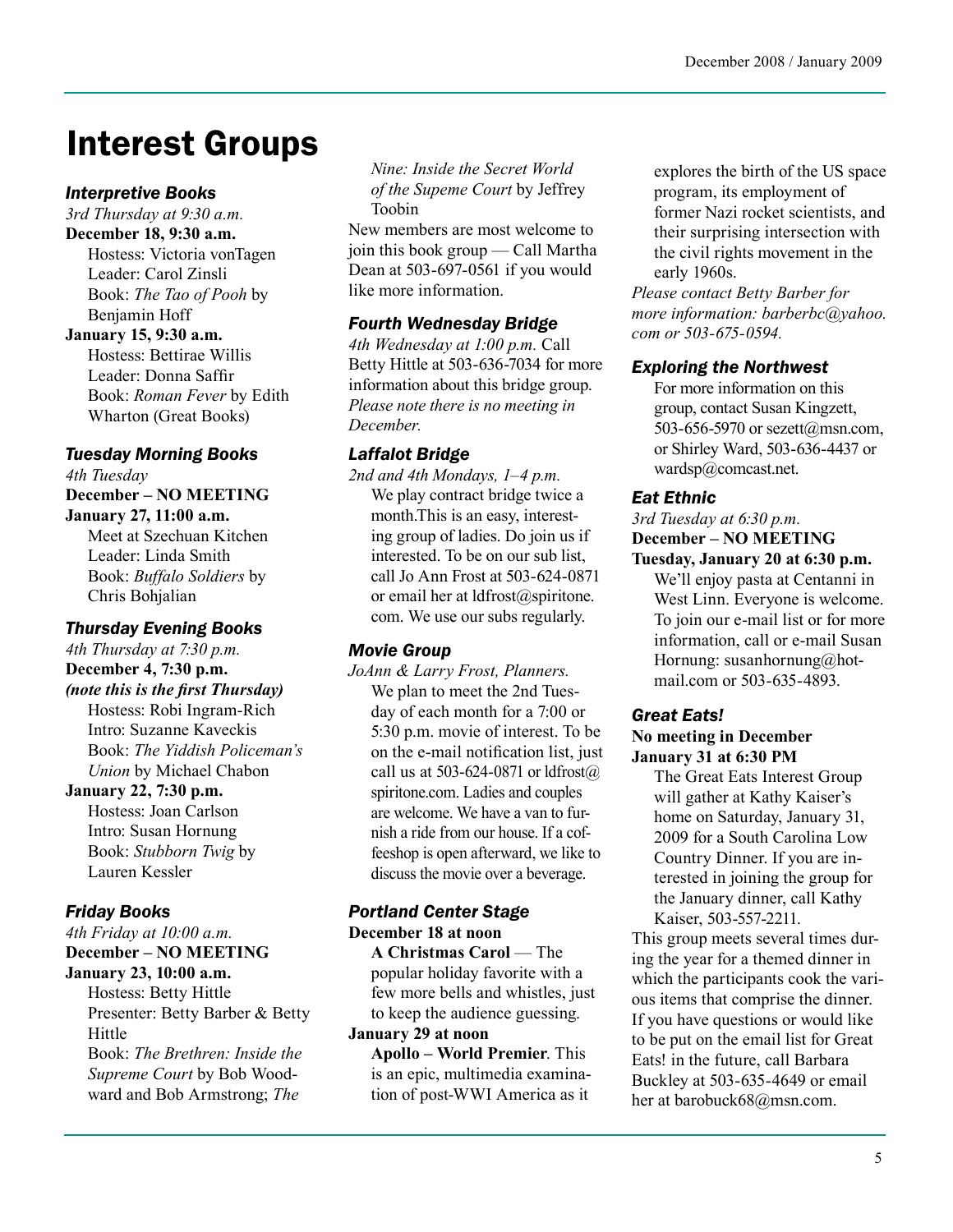### Lake Oswego Branch

### December 2008 Calendar

| <b>Sunday</b>             | <b>Monday</b>                       | <b>Tuesday</b>   | Wednesday       | <b>Thursday</b>                                    | <b>Friday</b>   | <b>Saturday</b> |
|---------------------------|-------------------------------------|------------------|-----------------|----------------------------------------------------|-----------------|-----------------|
|                           | 1                                   | $\sqrt{2}$       | $\overline{3}$  | $\overline{4}$<br>Thursday Evening<br><b>Books</b> | $\overline{5}$  | 6               |
| 7                         | 8<br>Laff A Lot Bridge              | 9<br>Movie Group | $\overline{10}$ | 11                                                 | $\overline{12}$ | $\overline{13}$ |
| 14<br><b>HOLIDAY GALA</b> | $\overline{15}$                     | 16               | 17              | 18<br>Interpretive Books<br>Theater Group          | 19              | $\overline{20}$ |
| $\overline{21}$           | 22<br>Hanukkah<br>Laff A Lot Bridge | $\overline{23}$  | $\overline{24}$ | $\overline{25}$<br>Christmas Day                   | $\overline{26}$ | $\overline{27}$ |
| 28                        | 29                                  | $\overline{30}$  | 31              |                                                    |                 |                 |

### January 2009 Calendar

| <b>Sunday</b>  | <b>Monday</b>         | <b>Tuesday</b>                                     | Wednesday                        | <b>Thursday</b>                        | <b>Friday</b>      | <b>Saturday</b>                       |
|----------------|-----------------------|----------------------------------------------------|----------------------------------|----------------------------------------|--------------------|---------------------------------------|
|                |                       |                                                    |                                  | New Years Day                          | $\sqrt{2}$         | $\mathfrak{Z}$                        |
| $\overline{4}$ | 5                     | 6                                                  | $\overline{7}$                   | 8                                      | 9                  | 10<br><b>BRANCH</b><br><b>MEETING</b> |
| 11             | 12<br>Laffalot Bridge | 13<br>Movie Group                                  | 14                               | 15<br>Interpretive<br><b>Books</b>     | 16                 | 17                                    |
| 18             | 19                    | 20<br>Eat Ethnic                                   | 21                               | 22<br>Thursday Evening<br><b>Books</b> | 23<br>Friday Books | 24                                    |
| 25             | 26<br>Laffalot Bridge | 27<br><b>Tuesday Books</b><br><b>Board Meeting</b> | 28<br>Wednesday<br><b>Bridge</b> | 29<br>Theater Group                    | 30                 | 31<br>Great Eats!                     |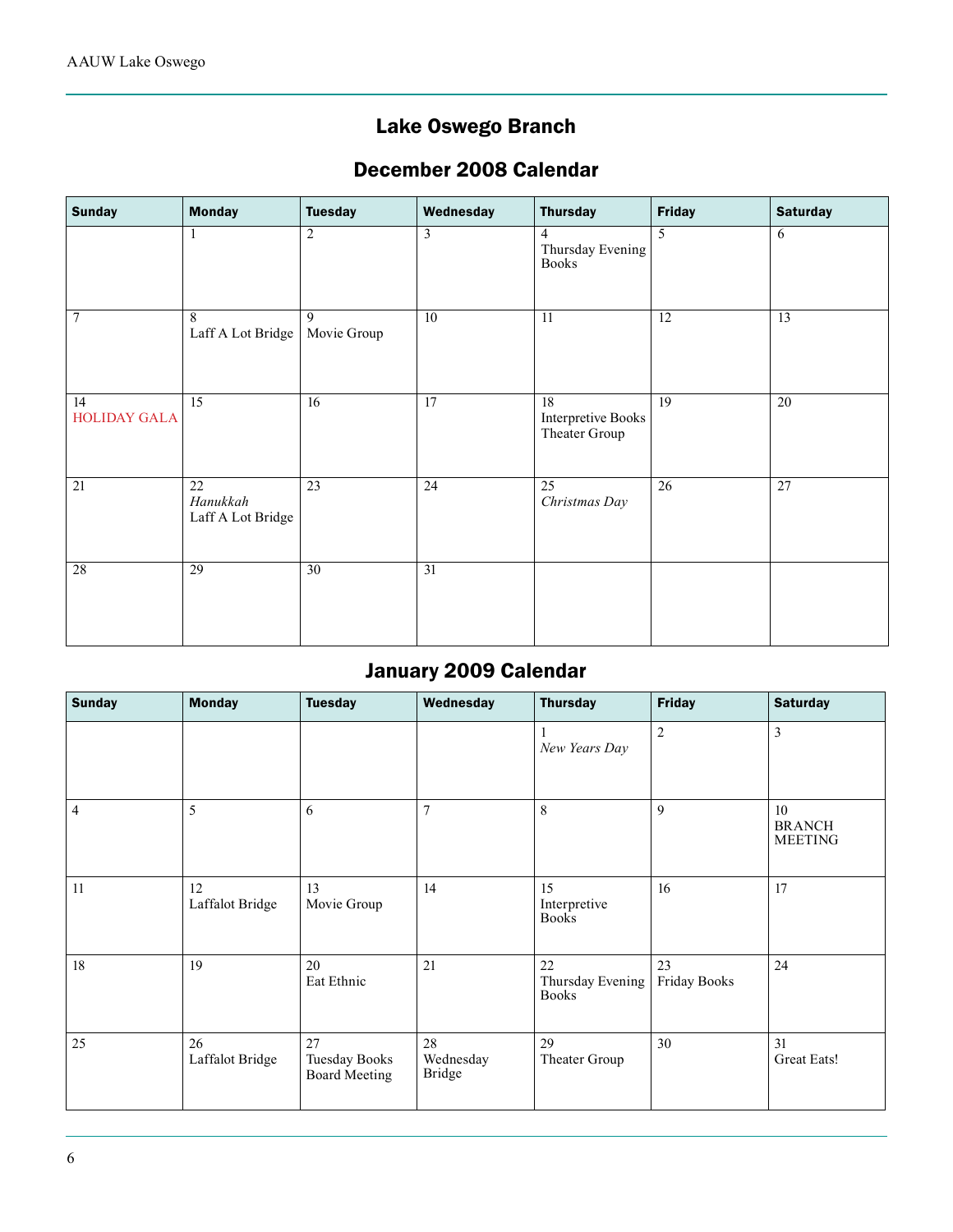# E.F. Contributions Invited

Many thanks to those who made their contribu-<br>tions to E.F. at our November meeting. This<br>is a reminder that the **Educational Founda-**<br>tion is based on a calendar year. If you have not contions to E.F. at our November meeting. This is a reminder that the **Educational Foundation** is based on a calendar year. If you have not contributed this year, you are invited to take an active part in providing support for other women and girls who want to improve their skills. In order to take your '08 tax credit, I need to have your check by December 10. Please include the E.F. contribution form (below) with your check. *Dorothy Martin*

*With the holidays coming, a contribution to EF or LAF honoring a friend or family member, or a remembrance of someone who is deceased, will be appreciated by loved ones.* 

# Legal Advocacy Fund

Send this form and check payable to **AAUW Legal Advocacy Fund**, Dorothy Martin (interim manager), 17490 Holy Names Drive #414, Lake Oswego, OR 97034. (503) 675-5396

| Name                      |           |
|---------------------------|-----------|
| Gift Amount \$            |           |
|                           |           |
|                           |           |
| City                      | State Zip |
| In Honor Of/In Memory of: |           |

*(For donations of \$25 and above)*

*Contributions are tax-deductible as charitable contributions for federal and state tax purposes.*

### THE EDUCATIONAL FOUNDATION - THE HEART OF AAUW

|                                                                           | $\mathsf{Zip}$                                                                                                                           |  |  |
|---------------------------------------------------------------------------|------------------------------------------------------------------------------------------------------------------------------------------|--|--|
| Gift Amount \$                                                            | Gifts of $$100 - $174$ confer membership in the <i>Oregon Century Club</i> ;<br>gifts of \$175 or more, in the Oregon Century Club Plus. |  |  |
| Gifts of \$25 or more may be designated to honor a friend or a loved one. |                                                                                                                                          |  |  |
|                                                                           |                                                                                                                                          |  |  |
|                                                                           |                                                                                                                                          |  |  |
|                                                                           | Acknowledgment should be sent to: Name                                                                                                   |  |  |
|                                                                           |                                                                                                                                          |  |  |
| Credit my gift to:                                                        |                                                                                                                                          |  |  |
| #9110 Unrestricted Foundation Support                                     |                                                                                                                                          |  |  |
| #9170 Eleanor Roosevelt Fund for Women and Girls                          |                                                                                                                                          |  |  |
| Donors of \$100 or more will receive the 2006 ER pin                      |                                                                                                                                          |  |  |
| The following Oregon funds need help to be endowed.                       |                                                                                                                                          |  |  |
| #4307 Margaret Drummond Research & Project Fund                           |                                                                                                                                          |  |  |
| #4249 Grants Pass Branch Research & Project Fund                          |                                                                                                                                          |  |  |
| #1758 Pendleton Branch Research & Project Fund                            |                                                                                                                                          |  |  |
|                                                                           |                                                                                                                                          |  |  |

#### **Make checks payable to AAUW Educational Foundation**

Send to your branch EF Chair *Dorothy Martin • 17480 Holy Names Drive #414, Lake Oswego, OR 97034* Contributions are tax-deductible as charitable contributions for federal and state tax purposes.